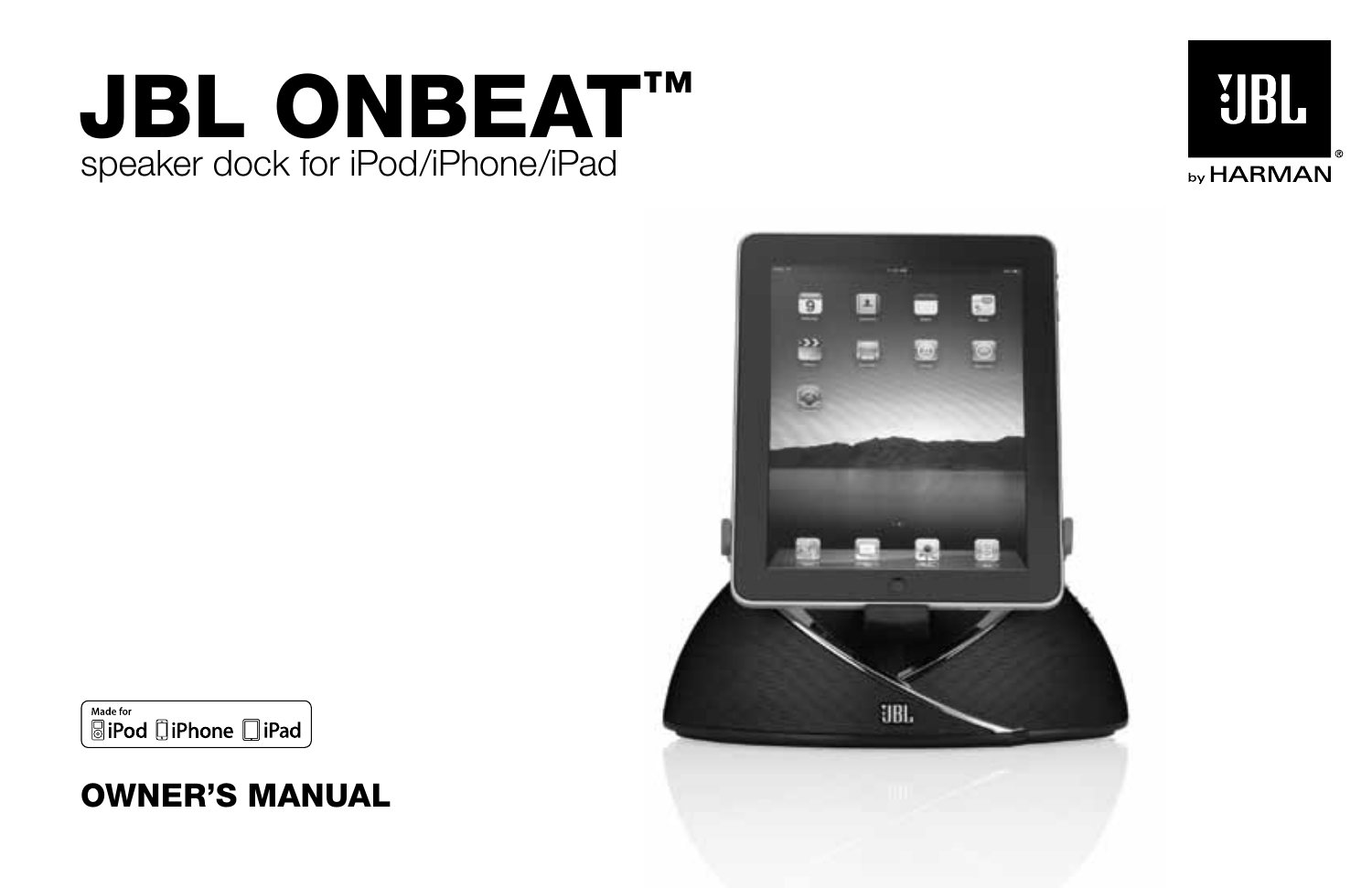### **Important Safety Instructions**

Please read thefollowing precautions before use:

- 1. Read these instructions.
- 2. Keep these instructions.
- 3. Heed all warnings.
- 4. Follow all instructions.
- 5. Do not use this apparatus near water.
- 6. Statement and W Clean only with a dry cloth.
- 7. Do not block any ventilation openings. Install in accordance with the manufacturer's instructions.
- 8. Do not install near any heat sources such as radiators, heat registers, stoves or other apparatus (including amplifiers) that produce heat.
- 9. Do not defeat the safety purpose of the polarized or grounding-type plug. A polarized plug has two blades with one wider than the other. A grounding-type plug has two blades and a third grounding prong. The wide blade or the third prong is provided for your safety. If the provided plug does not fit into your outlet, consult an electrician for replacement of the obsolete outlet.
- 10. Protect the power cord from being walked on or pinched, particularly at plugs, convenience receptacles and the point where they exit from the apparatus.
- 11. Only use attachments/accessories specified by the manufacturer.
- 12. Use only with the cart, stand, tripod, bracket or table specified by the manufacturer or sold with the apparatus. When a cart is used, use caution when moving the cart/apparatus combination to avoid injury from tip-over.
- 13. Unplug this apparatus during lightning storms or when unused for long periods of time.
- 14. Refer all servicing to qualified service personnel. Servicing is required when the apparatus has been damaged in any way, such as power supply cord or plug is damaged, liquid has been spilled or objects have fallen into the apparatus, the apparatus has been exposed to rain or moisture, does not operate normally, or has been dropped.
- 15. Do not expose this apparatus to dripping or splashing and ensure that no objects filled with liquids, such as vases, are placed on the apparatus.
- 16. To completely disconnect this apparatus from the AC Mains, disconnect the power supply cord plug from the AC receptacle.
- 17. The mains plug of the power supply cord shall remain readily operable.
- 18. Do not expose batteries to excessive heat such as sunshine, fire or the like.

|                                                                                                                                                                                                                                                                                                 | <b>CAUTION</b><br>RISK OF ELECTRIC SHOCK<br>DO NOT OPEN                                                       |                                                                                                                                                                                                                       |
|-------------------------------------------------------------------------------------------------------------------------------------------------------------------------------------------------------------------------------------------------------------------------------------------------|---------------------------------------------------------------------------------------------------------------|-----------------------------------------------------------------------------------------------------------------------------------------------------------------------------------------------------------------------|
| THE LIGHTNING FLASH WITH AN ARROWHEAD SYMBOL, WITHIN AN<br>EQUILATERAL TRIANGLE, IS INTENDED TO ALERT THE USER TO THE<br>PRESENCE OF UNINSULATED "DANGEROUS VOLTAGE" WITHIN THE<br>PRODUCT'S ENCLOSURE THAT MAYBE OF SUFFICIENT MAGNITUDE.<br>TO CONSTITUTEA RISK OF ELECTRIC SHOCK TO PERSONS. | WARNING: TO REDUCE THE RISK OF FIRE<br>OR ELECTRIC SHOCK, DO NOT EXPOSE<br>THIS APPARATUS TO RAN OR MOISTURE. | THE EXCLAMATION POINT WITHIN AN EQUILA TERAL TRIANGLE IS<br>INTENDED TO ALERT THE USERTO THE PRESENCE OF IMPORTANT<br>OPERATING AND MAINTENANCE SERVICING INSTRUCTIONS IN THE<br>LITERATURE ACCOMPANYING THE PRODUCT. |
|                                                                                                                                                                                                                                                                                                 | SEE MARKING ON BACK OF PRODUCT.                                                                               |                                                                                                                                                                                                                       |

# **Regulations FCC Statement and Warning**

This equipment has been tested and found to comply with the limits for aClass B digital device, pursuant to part 15 of the FCC Rules. These limits are designed to provide reasonable protection against harmful interference in a residential installation. This equipment generates, uses and can radiateradio frequency energy and, if not installed and used in accordance with the instructions, may cause harmful interference to radio communications. However, there is no guarantee that interference will not occur in a particular installation. If this equipment does cause harmful interference to radio or television reception, which can be determined by turning the equipment off and on, the user is encouraged to try to correct the interference by one or more of the following measures:

– Reorient or relocate the receiving antenna.

- Increase the separation between the equipment and receiver
- Connect the equipment into an outlet on a circuit different from that to which the receiver is connected.
- Consult the dealer or an experienced radio/TV technician for help.

MODIFICATIONS NOT EXPRESSLY APPROVED BY THE MANUFACTURER COULD VOID THE USER AUTHORITY TO OPERATE THE EQUIPMENT UNDER FCC RULES.

### **IC Statement and Warning**

This Class B digital apparatus complies with Canadian ICES-003. Cet appareil numérique de la classe B est conforme à la norme NMB-003 du Canada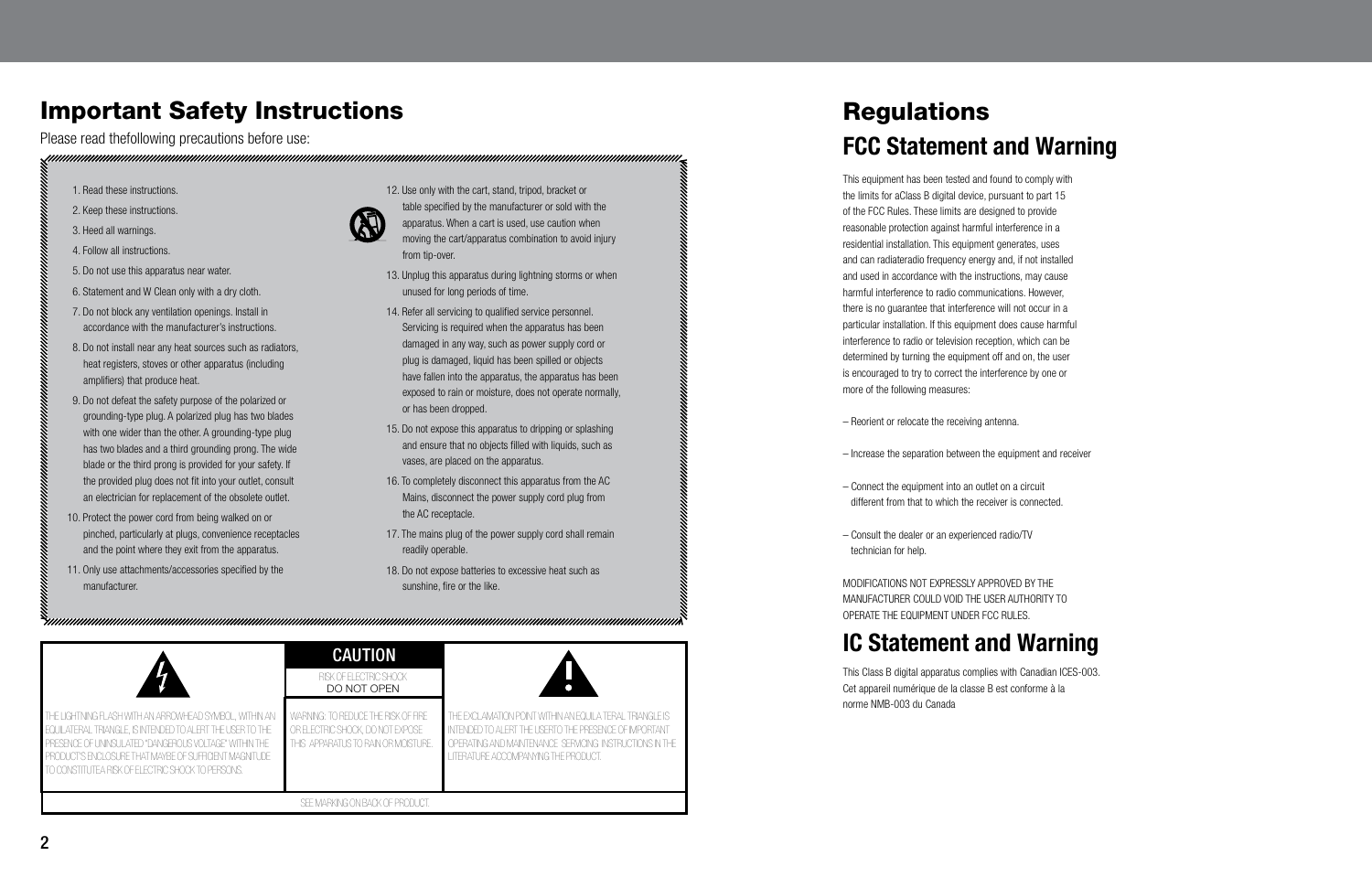### **CONNECTING AND SETTING UP YOUR JBL ONBEAT™ SPEAKER DOCK**

1. Carefully unpack your speaker dock, and confirm that all the items shown here are included: JBL® OnBeat speaker dock, power supply, AC cord\*, remote control, iPod®/iPhone® adapter clip and iPad™ adapter clip.



3. If you are going to use your JBL OnBeat speaker dock with another audio source, plug one end of a 3.5mm (1/8") stereo cable (not included) into the JBL OnBeat speaker dock Audio In connector, and plug the other end into the audio source's audio out or headphone out connector.



\* AC cord varies by region.

2. Connect a USB Type Mini B cable (not included) to the JBL OnBeat speaker dock USB port and to a USB port on the computer on which your iTunes library is located. This allows you to sync a docked iPod/ iPhone/iPad device with iTunes® (see *Synchronizing with your iTunes Library*, on page 6).



IMPORTANT: If you play audio through a docked iPod, iPhone or iPad device and an audio source connected to the Audio In connector at the same time, you will hear *both* of their outputs mixed through the JBL OnBeat speaker dock. To hear only one source, you will need to turn off the other source (the one you do not want to hear) manually.

**IMPORTANT NOTE FOR ALL ELECTRONIC PRODUCTS: Before inserting or unplugging audio cables from the device's Audio In jack, it is good practice to turn off the device first. This will prolong the life of your unit, help protect it from static electricity and prevent potential damage.**

4. If you want to view videos or photos from your iPod, iPhone or iPad device on a TV, plug one end of a composite video cable (not included) into the JBL OnBeat speaker dock Video Out connector, and plug the other end into your TV's composite video input connector.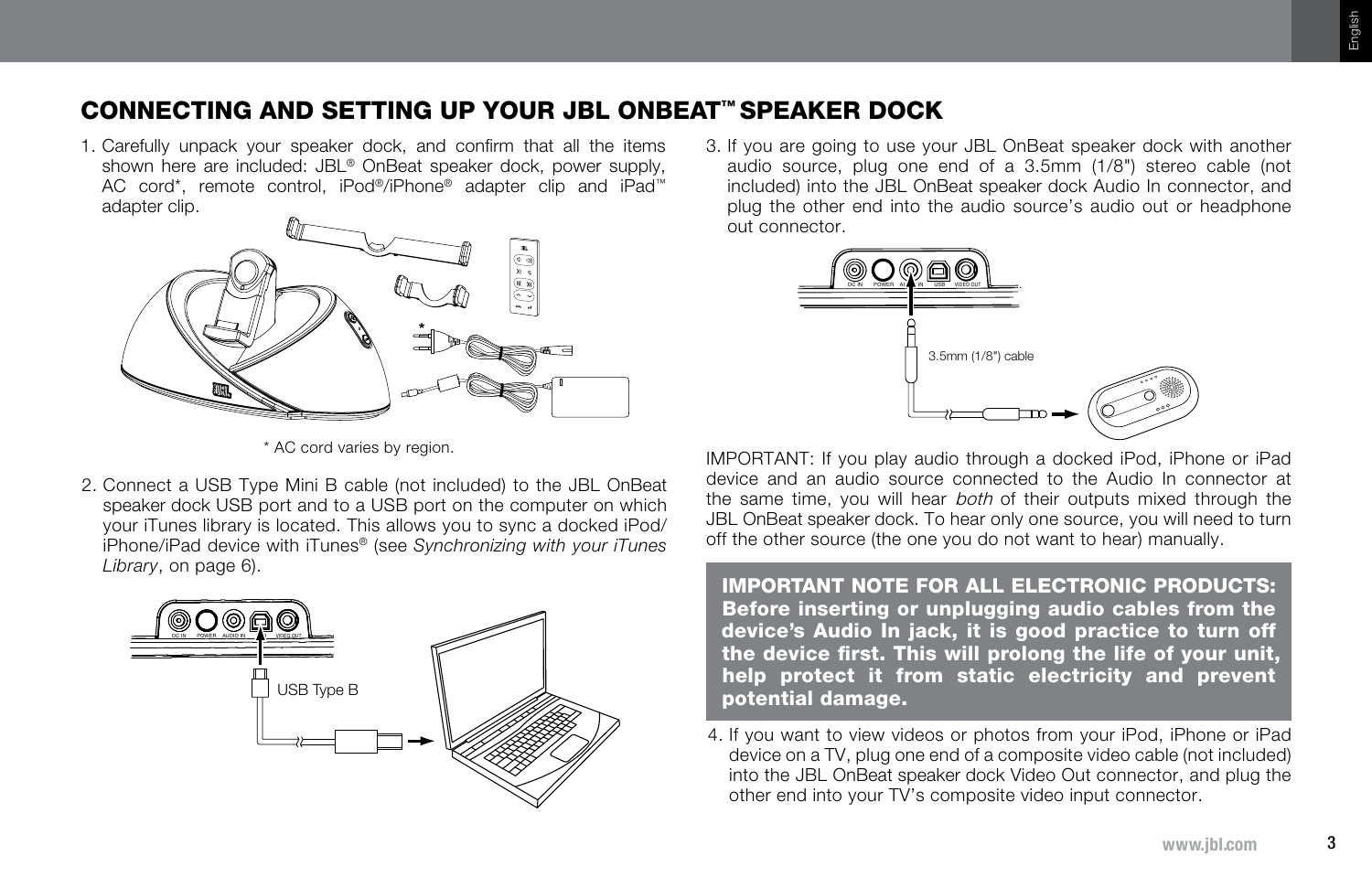

When you dock your iPod, iPhone or iPad device on the JBL OnBeat speaker dock, its video output will automatically be set to Off, even if it was turned On before you docked the device.

 To turn the JBL OnBeat speaker dock video output on, press the remote's Menu button for at least two seconds. The JBL OnBeat speaker dock status LED will flash once. The video from the iPod, iPhone or iPad device will play on the connected TV. To turn the video output off, press the remote's Menu button again for at least two seconds. The JBL OnBeat speaker dock status LED will flash twice.

5. Insert the included AC cord all the way into the power supply (if there is more than one AC cord, use the correct one for your region). Then connect the power supply into the JBL OnBeat speaker dock DC In connector and plug it into an AC wall outlet.



6. Your JBL OnBeat speaker dock includes two adapter clips: one for an iPod touch®/iPod classic®/iPhone device, and another for an iPad device (NOTE: the iPod 5G and iPod nano® models do not require an adapter clip.) The adapters allow you to dock units with or without third-party skins attached. Attach the appropriate adapter clip to the JBL OnBeat speaker dockdock as shown below.



7. Place your iPod/iPhone/iPad device on the docking connector. Make sure the device is inserted all the way onto the connector. Press the top of the iPod/iPhone/iPad device all the way back into the adapter clip or against the dock to secure it in the dock.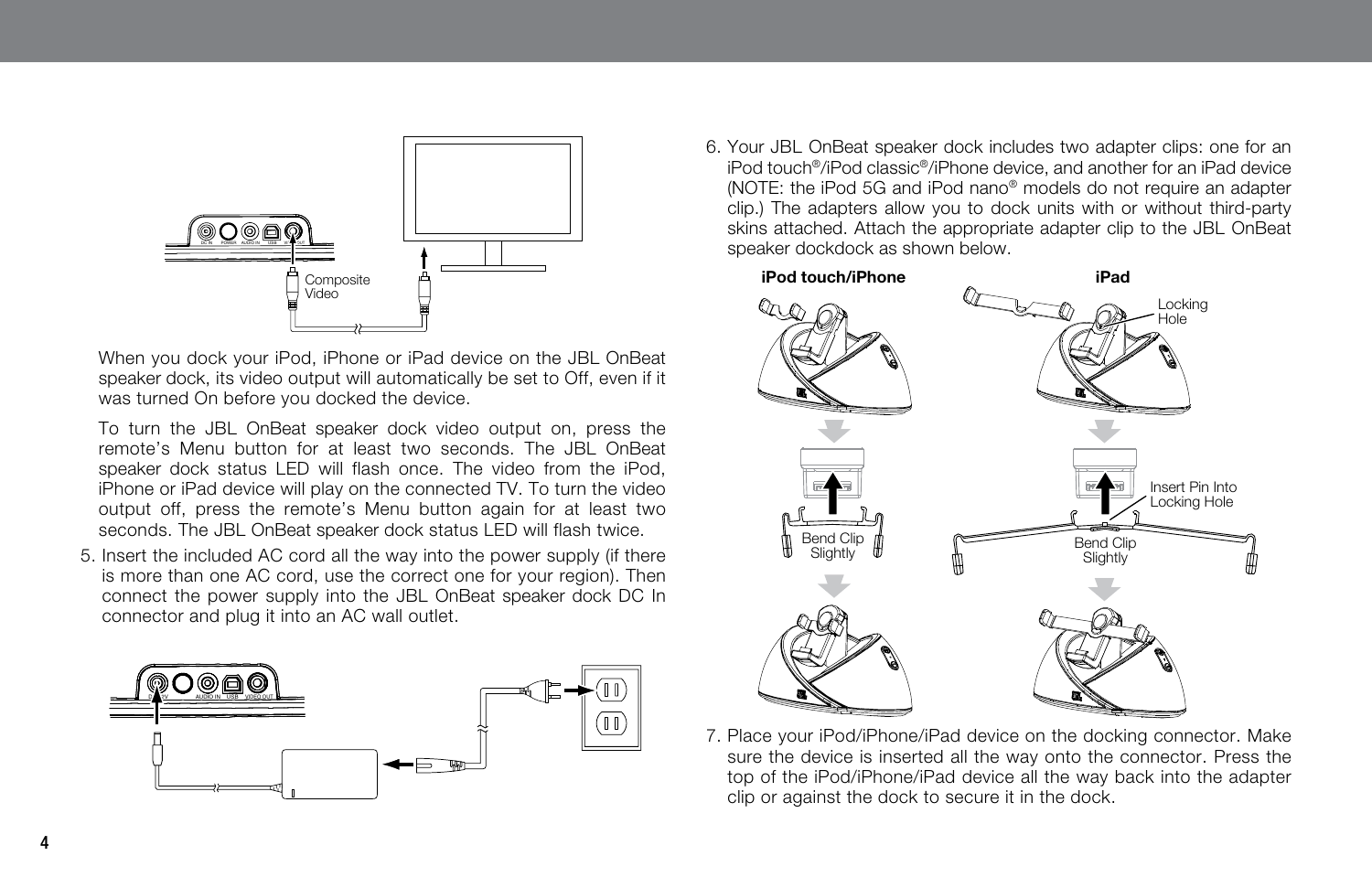## **USING YOUR JBL ONBEAT SPEAKER DOCK**

To turn the JBL OnBeat speaker dock on, press the Power button on the **REMOTE CONTROL FUNCTIONS** unit. The unit's status LED will glow white when the system is on. To turn the JBL OnBeat speaker dock off, press the Power button on the unit again. The status LED will turn off.

To place the JBL OnBeat speaker dock into the Standby mode while an iPod, iPhone or iPad device is docked, hold down the Play/Pause button on the remote for two seconds. The status LED will glow amber when the unit is in the Standby mode. To turn the JBL OnBeat speaker dock from Standby to on, press any button on the unit or remote control.

The JBL OnBeat speaker dock will automatically enter the Standby mode whenever no control buttons have been pressed and no audio signal has been present for 10 minutes. The status LED will glow amber.



Adjust the volume using the  $(+)$  and  $(-)$  buttons. Press both buttons simultaneously to mute the sound; press either button to unmute the sound.



\* iPod touch, iPhone and iPad menu navigation may require you to put the iPod/iPhone/iPad device in music mode manually.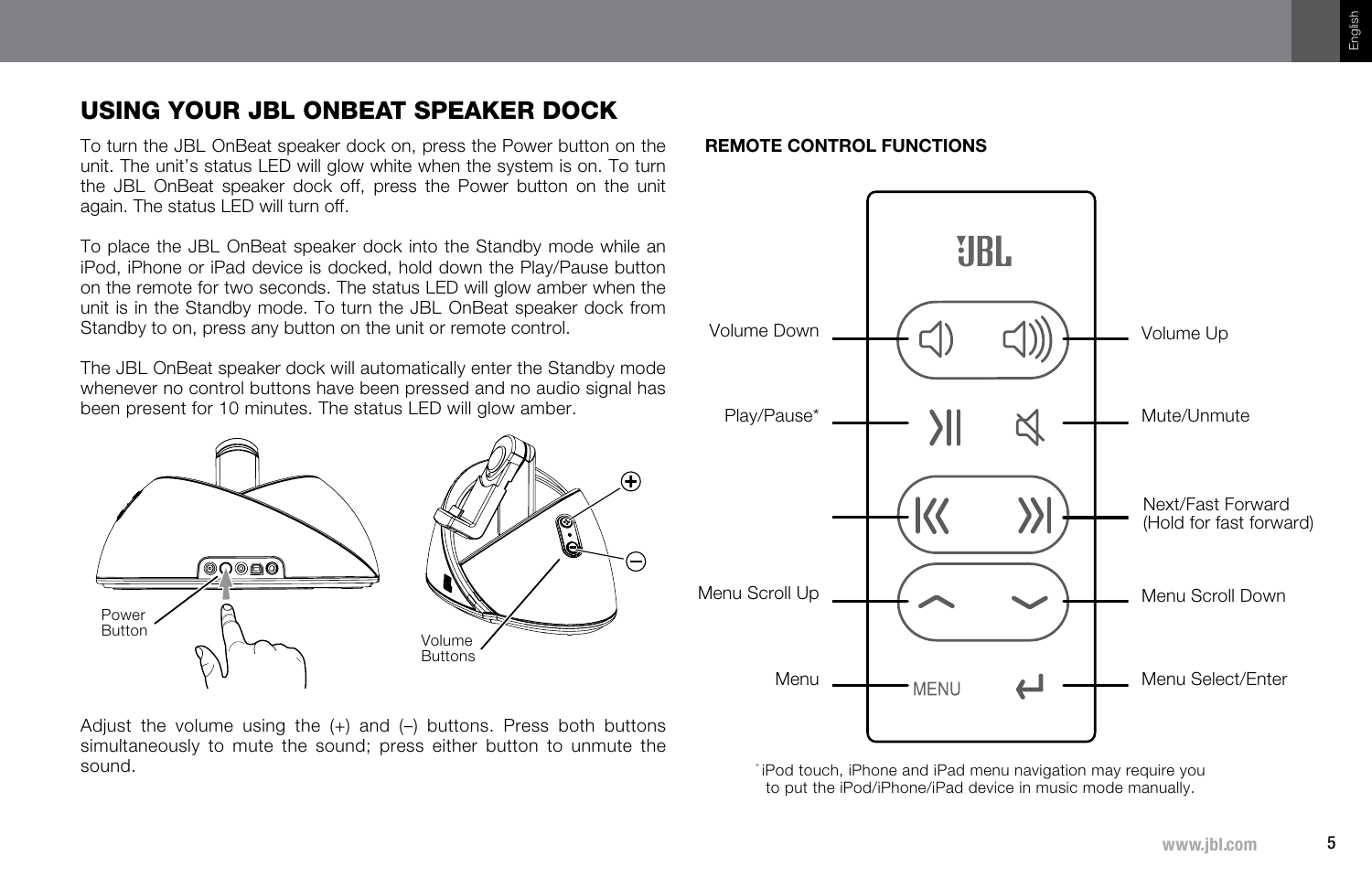### **ROTATING THE DOCK**

When an iPod or iPhone device is docked in the JBL OnBeat speaker dock, you can rotate the dock to the landscape mode. IMPORTANT: You cannot rotate the dock when an iPad device is docked.

To rotate the dock to the landscape mode, turn it 90 degrees counterclockwise. To rotate it back to the portrait mode, turn it 90 degrees clockwise. The dock will hold in place at the portrait and the landscape positions.



### **CHARGING A DOCKED iPod/iPhone/iPad DEVICE**

The JBL OnBeat speaker dock will charge your iPod or iPhone device whenever it is docked.

NOTE: The JBL OnBeat speaker dock may not charge a docked iPad device via the USB connection to a PC. If the iPad device charges when it is connected directly to the PC via USB, it will charge while docked on the JBL OnBeat speaker dock. If the iPad device does not charge when it is connected directly to the PC via USB, it will not charge while docked on the JBL OnBeat speaker dock.

### **SYNCHRONIZING WITH YOUR iTunes LIBRARY**

NOTE: Before attempting to synchronize your iPod/iPhone/iPad device with your iTunes library, be sure that both your iPod/iPhone/iPad device and your iTunes library are updated to the latest software version.

Before attempting to synchronize, be sure that the JBL OnBeat speaker dock USB port is connected to the computer on which your iTunes library is located.

- 1. Place your iPod/iPhone/iPad device on the JBL OnBeat speaker dock docking connector. Make sure the iPod/iPhone/iPad device is inserted all the way onto the connector.
- 2. Use your computer's iTunes software to synchronize the iPod/ iPhone/iPad device with the iTunes library.
- 3. When you're finished synchronizing, eject the iPod/iPhone/iPad device from the iTunes library.

### **STATUS LED**

| Status LED Color | State                                         |
|------------------|-----------------------------------------------|
| White - Constant | JBL OnBeat speaker dock is on                 |
| White - Flashing | JBL OnBeat speaker dock is muted              |
| Amber - Constant | JBL OnBeat speaker dock is in<br>Standby mode |
| No I ED          | JBL OnBeat speaker dock is off                |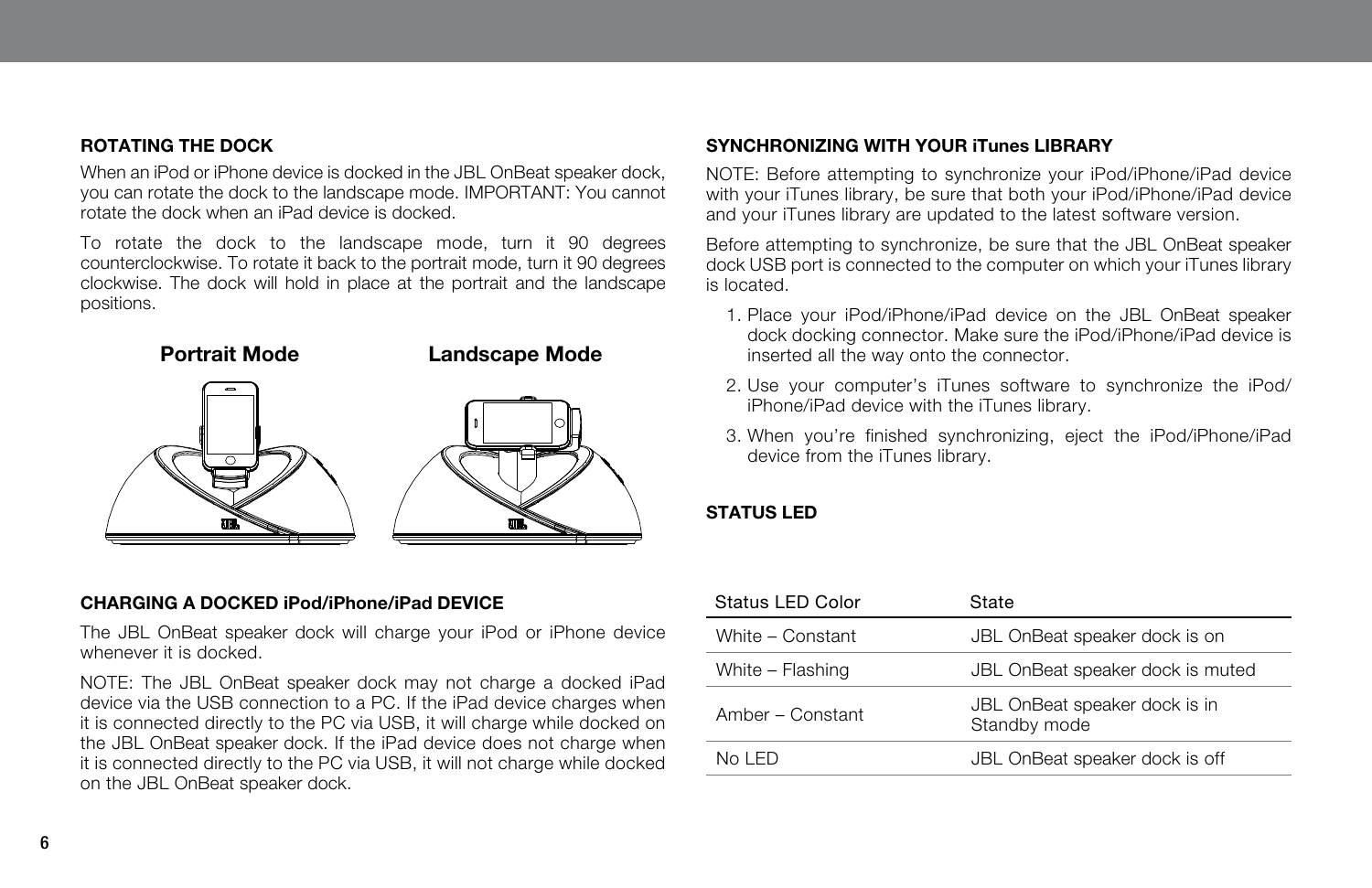# **TROUBLESHOOTING YOUR JBL ONBEAT SPEAKER DOCK**

| <b>PROBLEM</b>                           | <b>SOLUTION</b>                                                                                                                                                                                 |
|------------------------------------------|-------------------------------------------------------------------------------------------------------------------------------------------------------------------------------------------------|
| No sound (amber LED is not illuminated): | • Make sure that the power supply is properly connected to the JBL OnBeat speaker<br>dock and to a working AC outlet.                                                                           |
| No sound (white LED is illuminated):     | • Touch the Volume Up (+) button to increase the system volume.                                                                                                                                 |
|                                          | • If you're using a docked iPod/iPhone/iPad device, make sure that it is properly<br>docked in the JBL OnBeat speaker dock.                                                                     |
|                                          | • If you're using an auxiliary source, make sure that the audio cable is properly<br>connected to the JBL OnBeat speaker dock Audio In connector and to the source<br>component's audio output. |
|                                          | • Make sure that the iPod/iPhone/iPad device or other source component is not in the<br>Pause mode and that its volume control is not turned all the way down.                                  |
| Sound crackles, hisses or is distorted:  | . Turn the iPod/iPhone/iPad device or other source component's volume down.                                                                                                                     |
|                                          | • Make sure that the iPod/iPhone/iPad EQ setting is set to "Off."                                                                                                                               |
| Loud hum or buzzing:                     | • Make sure that the audio cable is plugged all the way into the JBL OnBeat speaker<br>dock Audio In jack.                                                                                      |
|                                          | • Replace the audio cable.                                                                                                                                                                      |
|                                          | • Unplug the power supply and connect it to a different AC outlet.                                                                                                                              |
| Sound comes from only one speaker:       | • Make sure that the iPod/iPhone/iPad device is properly seated all the way into the<br>docking connector.                                                                                      |
|                                          | • Make sure that the audio cable is plugged all the way into the JBL OnBeat speaker<br>dock Audio In jack.                                                                                      |
|                                          | • Make sure that the audio cable is a stereo cable.                                                                                                                                             |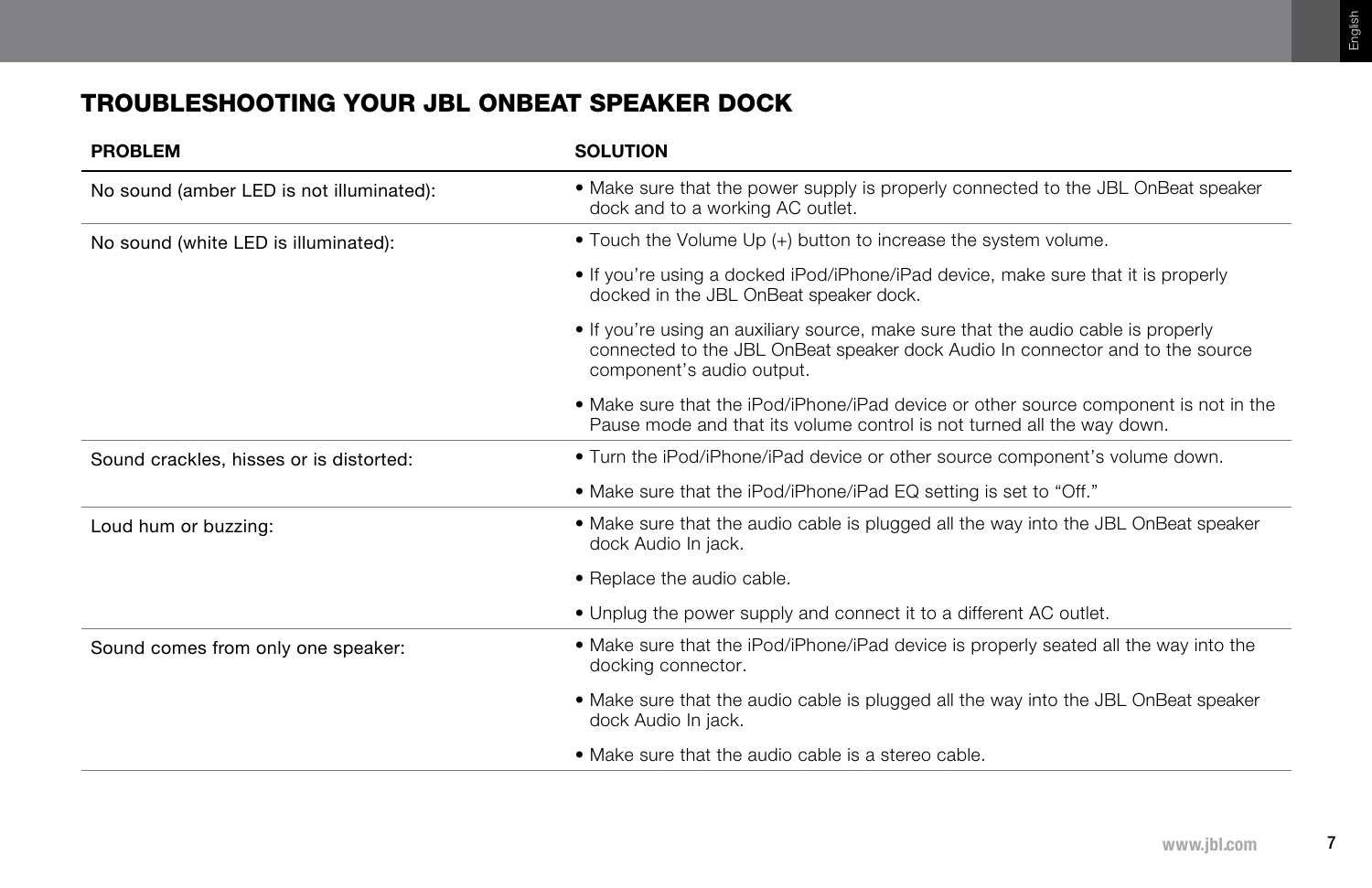## **SPECIFICATIONS**

| Compatibility*:                      | iPad Wi-Fi® + 3G, iPad Wi-Fi, iPhone 4, iPhone 3GS, iPhone 3G, iPhone, iPod touch 4G, iPod touch 3G,<br>iPod touch 2G, iPod touch, iPod nano 5G, iPod nano 4G, iPod nano 3G, iPod nano 2G, iPod nano, iPod<br>5G, iPod classic |
|--------------------------------------|--------------------------------------------------------------------------------------------------------------------------------------------------------------------------------------------------------------------------------|
| Transducers:                         | 2 x JBL <sup>®</sup> Phoenix SE full-range transducers                                                                                                                                                                         |
| Power:                               | 4 watts x 2                                                                                                                                                                                                                    |
| Frequency response:                  | $70Hz - 20kHz$                                                                                                                                                                                                                 |
| Signal-to-noise ratio:               | 80dB                                                                                                                                                                                                                           |
| Input impedance (Aux):               | 10k ohms                                                                                                                                                                                                                       |
| Input connections:                   | Main connection – iPod, iPhone or iPad docking connector;<br>Aux input connection $-1/8$ " (3.5mm) stereo mini-jack                                                                                                            |
| Operating temperature:               | $32^{\circ}F - 104^{\circ}F$ : 0 $^{\circ}C - 40^{\circ}C$                                                                                                                                                                     |
| Power requirement:                   | 13V DC, 2.5A                                                                                                                                                                                                                   |
| Power consumption:                   | 30W (maximum); 0.5W (standby)                                                                                                                                                                                                  |
| Dimensions $(H \times W \times D)$ : | 5-3/4" x 10-13/16" x 5-5/16" (146mm x 275mm x 135mm)                                                                                                                                                                           |
| Weight:                              | 1.9 lb (0.88kg)                                                                                                                                                                                                                |
| Available finishes:                  | Black; white                                                                                                                                                                                                                   |

\* Compatibility at time of writing. For the latest compatibility information, go to www.jbl.com.